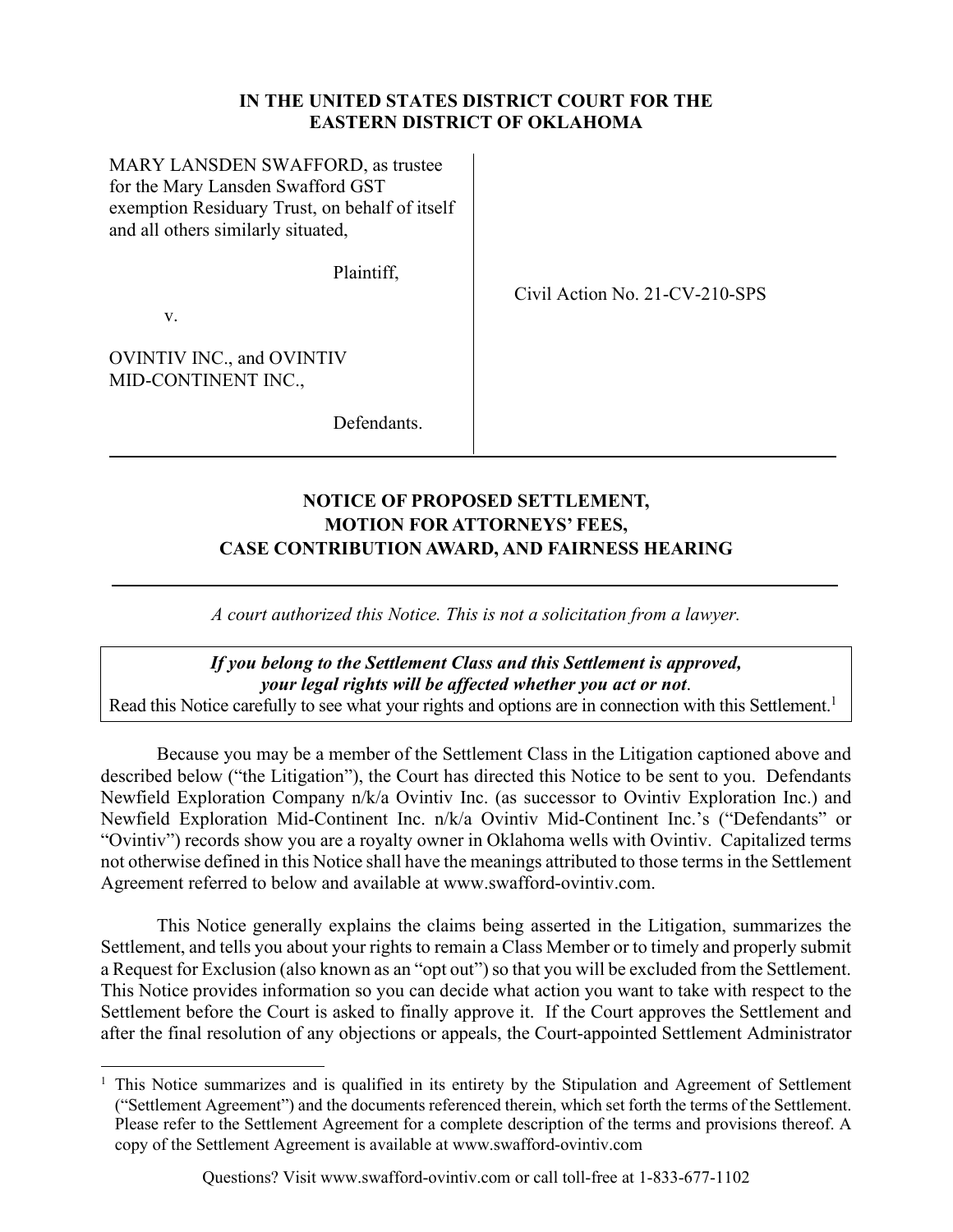will issue payments to Final Class Members, without any further action from you. This Notice describes the lawsuit, the Settlement, your legal rights, what benefits are available, who is eligible for them, and how to get them.

The Settlement Class in the Litigation consists of the following individuals and entities:

All non-excluded persons or entities who are royalty owners in Oklahoma oil-and-gas wells where Defendants (including their affiliated predecessors and affiliated successors) are or were the operator (or a working interest owner who marketed its share of gas and directly paid royalties to the royalty owners) during the Claim Period. The Class claims relate to or arise from royalty payments for gas and its constituents (such as residue gas, natural gas liquids, helium, nitrogen, or drip condensate).

Excluded from the Settlement Class are: (1) agencies, departments or instrumentalities of the United States of America, including but not limited to the U.S. Department of the Interior (the United States, Indian tribes, and Indian allottees); (2) the State of Oklahoma or any of its agencies or departments that own royalty interests; (3) Defendants, their affiliates, predecessors, and employees, officers, and directors; (4) any publicly traded company or their affiliated entity that produces, gathers, processes, or markets gas; (5) overriding royalty owners and others whose interest was carved out from the lessee's interest; (6) royalty owners who have already filed and still have pending individual lawsuits for underpayment of royalties against Defendants at the time suit is filed herein; (7) Charles David Nutley, Danny George, Dan McClure, Kelly McClure Callant, William L. Galbreath, Verdeen L. Slatten, Jack A. Slatten, Verdeen L. Slatten Family Limited Partnership, Neva M. Dorman, Ann Ellis Boles, Fischer-Jones, LLC, B.N. Taliaferro, Jr., Jack B. Searle, Tamara D. Searle, OGI, Inc., Shepherd Royalty LLC, and their relatives or trusts; and (8) officers of the Court.

The Claim Period is September 25, 2014, to April 30, 2021. If you are unsure whether you are included in the Settlement Class, you may contact the Settlement Administrator at:

> *Swafford v. Ovintiv*  c/o JND Legal Administration, Settlement Administrator P.O. Box 91308 Seattle, WA 98111 **Call Toll-Free:** 1-833-677-1102

### **TO OBTAIN THE BENEFITS OF THIS PROPOSED SETTLEMENT, YOU DO NOT HAVE TO DO ANYTHING.**

### **I. General Information About the Litigation**

The Litigation seeks damages for Defendants' alleged failure to properly pay royalty on gas and its constituents. Defendants expressly deny all allegations of wrongdoing or liability with respect to the claims and allegations in the Litigation. The Court has made no determination with respect to the merits of any of the parties' claims or defenses. A more complete description of the Litigation, its status, and the rulings made in the Litigation are available in the pleadings and other papers maintained by the United States District Court for the Eastern District of Oklahoma in the file for the Litigation.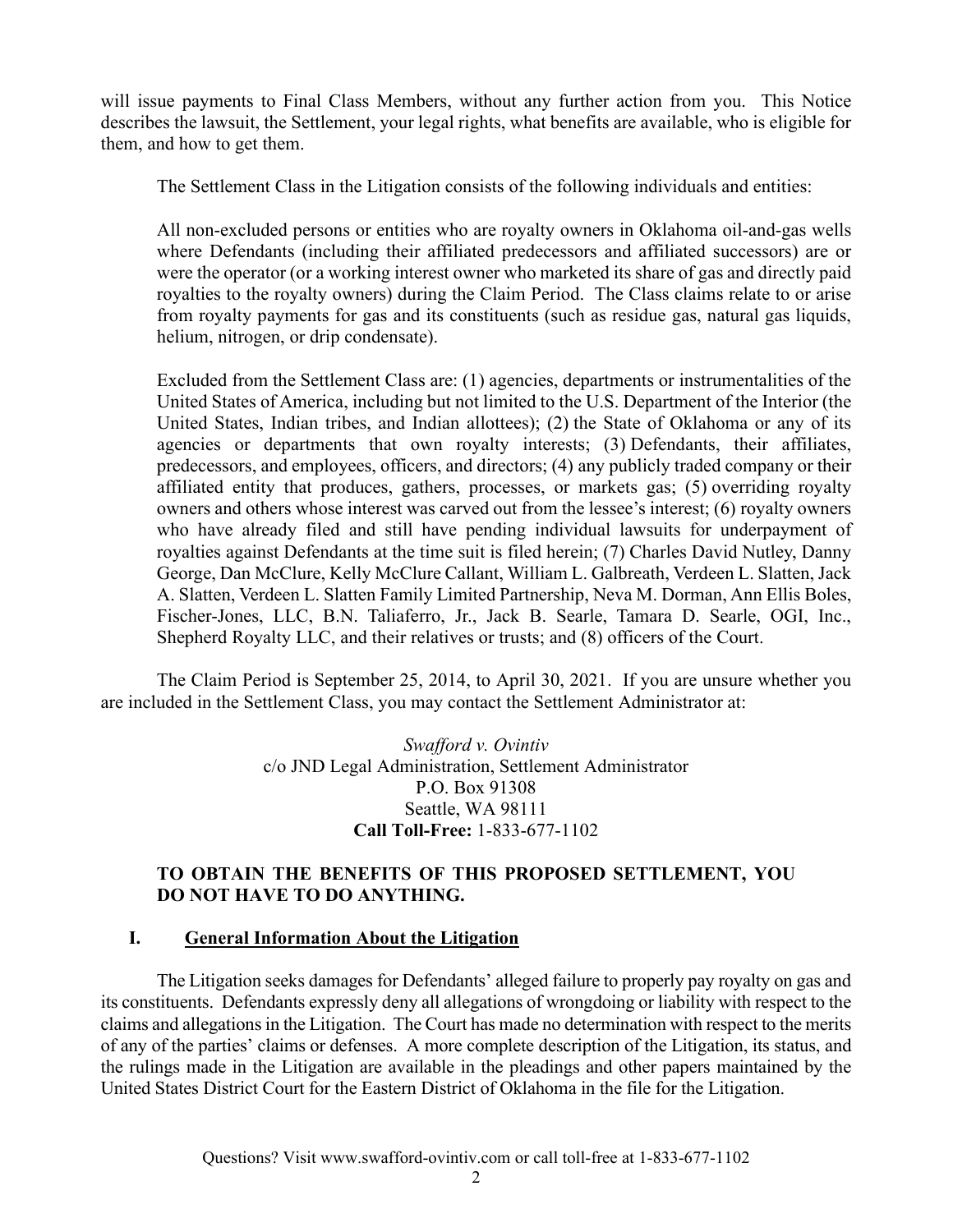#### **II. The Settlement, Attorneys' Fees, Litigation Expenses, Administration, Notice, and Distribution Costs, Case Contribution Award, and the Settlement Allocation And Distribution To The Class**

On August 3, 2021, the Court preliminarily approved a Settlement in the Litigation between Plaintiff, on behalf of itself and the Settlement Class, and Defendants. This approval and this Notice are not an expression of opinion by the Court as to the merits of any of the claims or defenses asserted by any of the parties to the Litigation, or of whether the Court will ultimately approve the Settlement Agreement.

In settlement of all claims alleged in the Litigation, Defendants have agreed to pay Nineteen Million, Five Hundred Thousand Dollars (\$19,500,000.00) in cash ("Gross Settlement Fund"). In exchange for the payment noted above and other consideration outlined in the Settlement Agreement, the Settlement Class shall release the Released Claims (as defined in the Settlement Agreement available for review and download at www.swafford-ovintiv.com) against the Released Parties (as defined in the Settlement Agreement). The \$19,500,000.00 cash payment is referred to as the "Gross Settlement Fund." The Gross Settlement Fund, less Class Counsel's Fees and Litigation Expenses and Administration, Notice, and Distribution Costs, and other costs approved by the Court (the "Net Settlement Fund"), will be distributed to Final Class Members pursuant to the terms of the Settlement Agreement.

Class Counsel intends to seek an award of attorneys' fees of not more than 40% of the Gross Settlement Fund. Co-Lead Counsel, Reagan E. Bradford and Ryan K. Wilson of Bradford & Wilson PLLC have been litigating this case without any payment whatsoever, advancing many thousands of dollars in expenses. At the Final Fairness Hearing, Plaintiff's Counsel will also seek reimbursement of the litigation expenses incurred in connection with the prosecution of this Litigation and that will be incurred through final distribution of the Settlement, which will not exceed \$400,000.00. In addition, Plaintiff intends to seek a case contribution award for its representation of the Class, which amount will not exceed \$292,500.00, to compensate Plaintiff for the time, expense, risk and burden as serving as Class Representative.

The Court must approve the Allocation Methodology, which describes how the Settlement Administrator will allocate the Net Settlement Fund. The Net Settlement Fund will be distributed by the Settlement Administrator after the Effective Date of the Settlement. The Effective Date requires the exhaustion of any appeals, which may take a year or more after the entry of Judgment. The Settlement may be terminated on several grounds, including if the Court does not approve or materially modifies the terms of the Settlement. If the Settlement is terminated, the Litigation will proceed as if the Settlement had not been reached, as further described in the Settlement Agreement.

This Notice does not and cannot set out all the terms of the Settlement Agreement, which is available for review and download at www.swafford-ovintiv.com. This website will eventually include this Class Notice, the Plan of Allocation, and Plaintiff's Counsel's application for Attorneys' Fees and Litigation Expenses and Administration, Notice, and Distribution Costs. You may also receive information about the progress of the Settlement by visiting the website at www.swafford-ovintiv.com, or by contacting the Settlement Administrator at the address set forth above.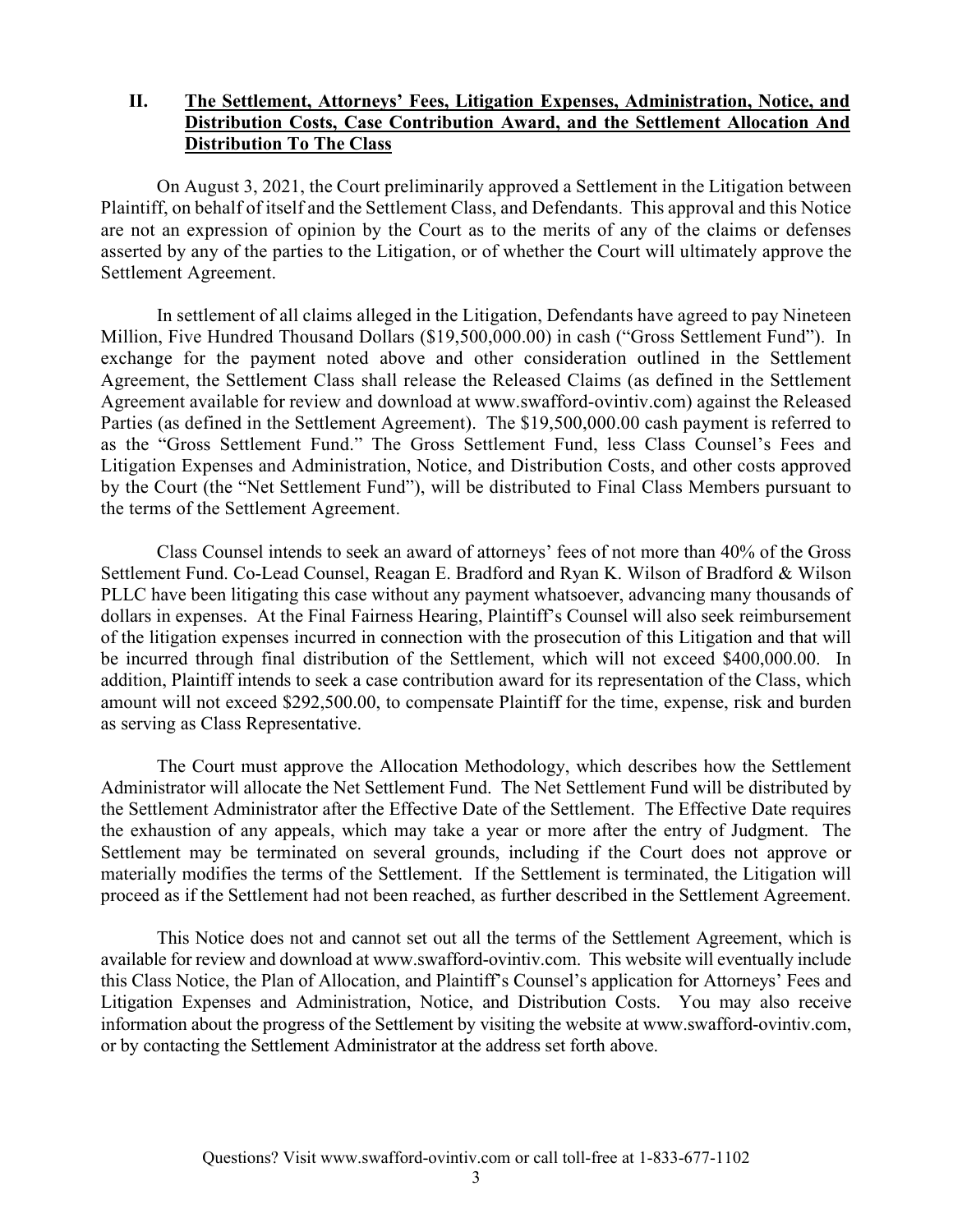#### **III. Class Settlement Fairness Hearing**

The Final Fairness Hearing will be held on November 3, 2021, beginning at 2:00 p.m., before the Honorable Steven P. Shreder, U.S. District Judge for the Eastern District of Oklahoma, 101 North 5th Street, Muskogee, Oklahoma 74401. Please note that the date of the Fairness Hearing is subject to change without further notice. You should check with the Court and www.swafford-ovintiv.com to confirm no change to the date and time of the hearing has been made. At the Fairness Hearing, the Court will consider: (a) whether the Settlement is fair, reasonable, and adequate; (b) any timely and properly raised objections to the Settlement; (c) the Allocation Methodology; (d) the application for Class Counsel's Attorneys' Fees and Litigation Expenses and Administration, Notice, and Distribution Costs; and (e) the application for a Case Contribution Award for the Class Representative.

### **A CLASS MEMBER WHO WISHES TO PARTICIPATE IN THE SETTLEMENT AND DOES NOT SUBMIT A VALID REQUEST FOR EXCLUSION DOES NOT NEED TO APPEAR AT THE FINAL FAIRNESS HEARING OR TAKE ANY OTHER ACTION TO PARTICIPATE IN THE SETTLEMENT.**

### **IV. What Are Your Options as A Class Member?**

### **A. You Can Participate in the Class Settlement by Doing Nothing**

By taking no action, your interests will be represented by Plaintiff as the Class Representative and Plaintiff's Counsel. As a Class Member, you will be bound by the outcome of the Settlement, if finally approved by the Court. The Class Representative and Plaintiff's Counsel believe that the Settlement is in the best interest of the Class, and, therefore, they intend to support the proposed Settlement at the Final Fairness Hearing. As a Class Member, if you are entitled to a distribution pursuant to the Allocation Methodology, you will receive your portion of the Net Settlement Fund and you will be bound by the Settlement Agreement and all orders and judgments entered by the Court regarding the Settlement. If the Settlement is approved, unless you exclude yourself from the Settlement Class, neither you nor any other Releasing Party will be able to start a lawsuit or arbitration, continue a lawsuit or arbitration, or be part of any other lawsuit against any of the Released Parties based on any of the Released Claims.

### **B. You May Submit a Request for Exclusion to Opt Out of the Settlement Class(es)**

If you do not wish to be a member of the Settlement Class, then you must exclude yourself from the Settlement Class by mailing by certified mail, return receipt requested, a Request for Exclusion to the Settlement Administrator to be received by October 20, 2021, at 5 p.m. CT. All Requests for Exclusion must include: (i) the Class Member's name, address, telephone number, and notarized signature; (ii) a statement that the Class Member wishes to be excluded from the Settlement Class in *Swafford v. Ovintiv*; and (iii) a description of the Class Member's interest in any wells for which it has received payments from Defendants, including the name, well number, county in which the well is located, and the owner identification number. Requests for Exclusion must be served on the Settlement Administrator, Defendants' Counsel, and Plaintiff's Counsel by certified mail, return receipt requested and received no later than 5 p.m. CT on October 20, 2021. Requests for Exclusion may be mailed as follows: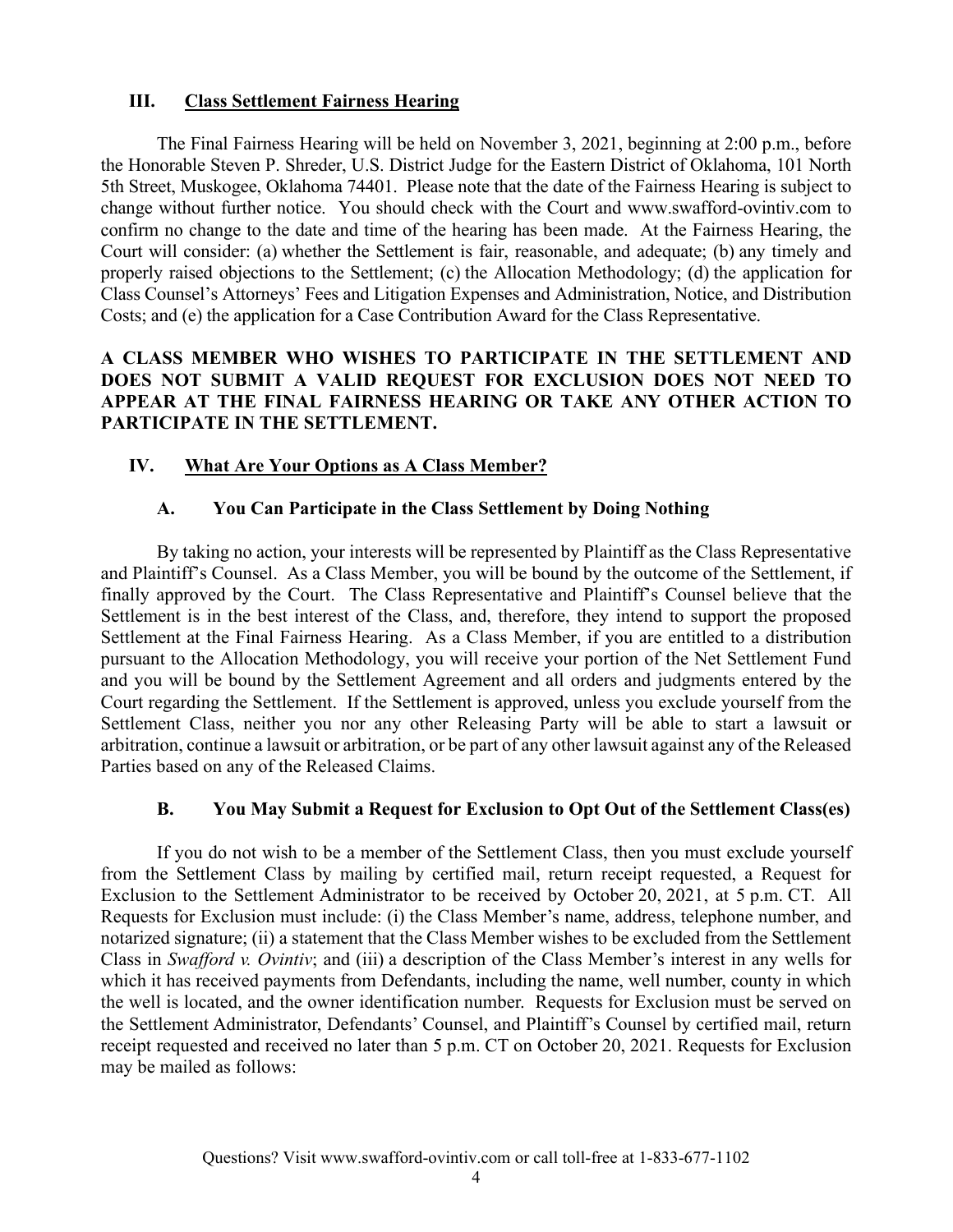| <b>Settlement Administrator:</b>                                                                                         | <b>Defendants' Counsel:</b>                                                                                   |
|--------------------------------------------------------------------------------------------------------------------------|---------------------------------------------------------------------------------------------------------------|
| Swafford-Ovintiv<br>c/o JND Legal Administration, Settlement Administrator<br>P.O. Box 91308<br>Seattle, WA 98111        | Craig L. Stahl<br>Haynes and Boone, LLP<br>10001 Woodloch Forest Dr., Suite 200<br>The Woodlands, Texas 77380 |
| <b>Plaintiff's Counsel:</b>                                                                                              | Michelle P. Scheffler                                                                                         |
| Reagan E. Bradford<br>Ryan K. Wilson<br>Bradford & Wilson PLLC<br>431 W. Main Street, Suite D<br>Oklahoma City, OK 73102 | Haynes and Boone, LLP<br>1221 McKinney Street, Suite 4000<br>Houston, Texas 77010                             |

**If you do not follow these procedures—including mailing the Request for Exclusion so that**  it is received by the deadline set out above—you will not be excluded from the Settlement **Class(es), and you will be bound by all of the orders and judgments entered by the Court regarding the Settlement, including the release of claims.** You must exclude yourself even if you already have a pending case against any of the Released Parties based upon any Released Claims during the Claim Period. You cannot exclude yourself on the website, by telephone, facsimile, or by e-mail. If you validly request exclusion as described above, you will not receive any distribution from the Net Settlement Fund, you cannot object to the Settlement, and you will not have released any claim against the Released Parties. You will not be legally bound by anything that happens in the Litigation.

#### **C. You May Remain a Member of the Settlement Class, but Object to the Settlement, Allocation Methodology, Plan of Allocation, Plaintiff's Attorneys' Fees, Litigation Expenses, or Case Contribution Award**

Any Class Member who wishes to object to the fairness, reasonableness, or adequacy of the Settlement, any term of the Settlement, the Allocation Methodology, the Plan of Allocation, the request for Plaintiff's attorneys' fees and Litigation Expenses, or the request for a Case Contribution Award to Class Representative may file an objection. An objector must file with the Court and serve upon Class Counsel and Defendants' Counsel a written objection containing the following: (a) a heading referring to *Swafford v. Ovintiv*; (b) a statement as to whether the objector intends to appear at the Final Fairness Hearing, either in person or through counsel, and, if through counsel, counsel must be identified by name, address, and telephone number; (c) a detailed statement of the specific legal and factual basis for each and every objection; (d) a list of any witnesses the objector may call at the Final Fairness Hearing, together with a brief summary of each witness's expected testimony (to the extent the objector desires to offer expert testimony and/or an expert report, any such evidence must fully comply with the Federal Rules of Civil Procedure, Federal Rules of Evidence, and the Local Rules of the Court); (e) a list of and copies of any exhibits the objector may seek to use at the Final Fairness Hearing; (f) a list of any legal authority the objector may present at the Final Fairness Hearing; (g) the objector's name, current address, current telephone number, and all owner identification numbers with Defendants; (h) the objector's signature executed before a Notary Public; (i) identification of the objector's interest in wells with Defendants (by well name, payee well number, and county in which the well is located) during the Claim Period and identification of any payments by date of payment, date of production, and amount; and (j) if the objector is objecting to any portion of the Plaintiff's attorneys' fees or Litigation Expenses